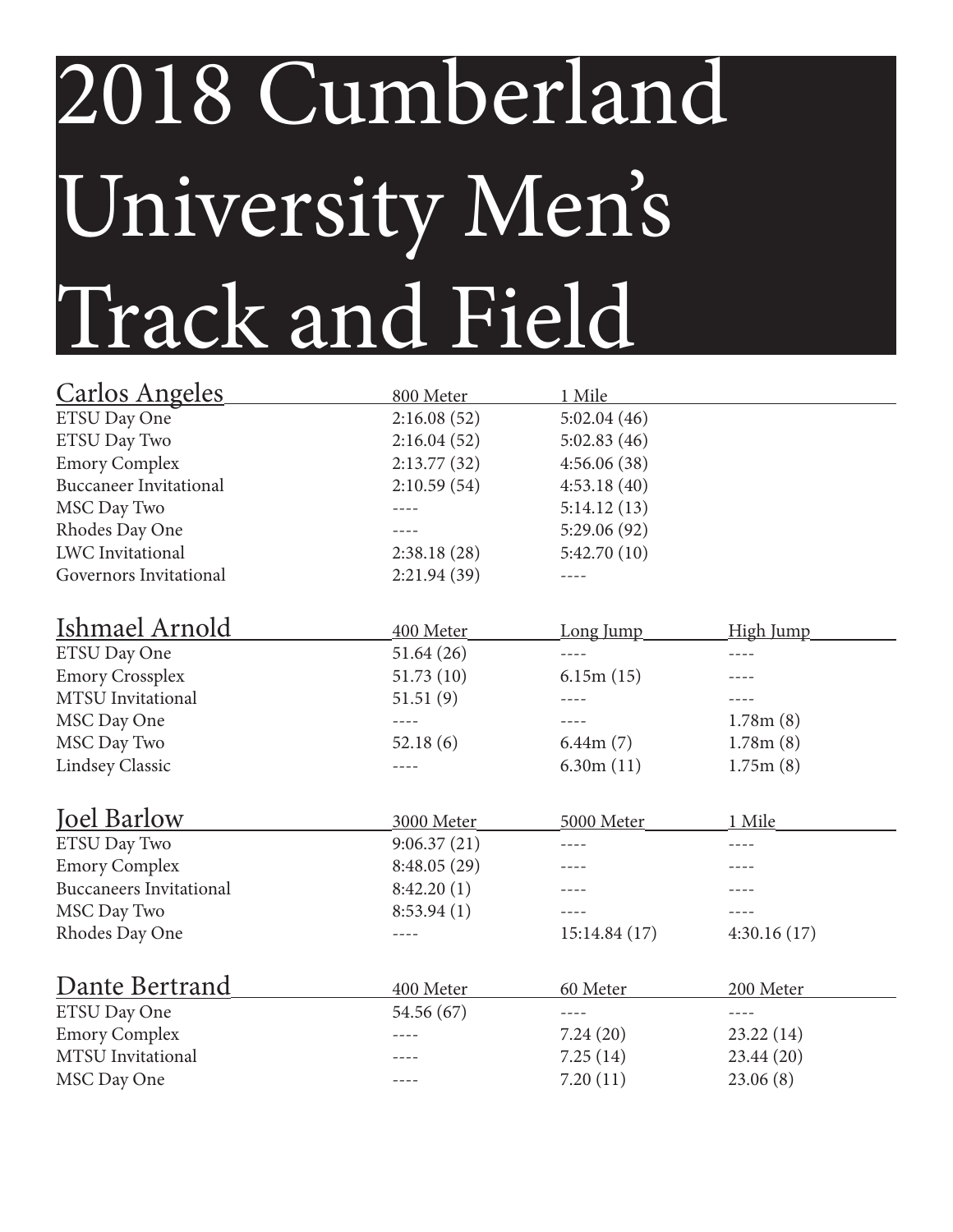| David Covile                  | <b>High Jump</b> |                 |                 |                  |  |
|-------------------------------|------------------|-----------------|-----------------|------------------|--|
| Mid South Day one             |                  | 1.93m(2)        |                 |                  |  |
| <b>LWC</b> Invitational       | 1.78m(1)         |                 |                 |                  |  |
|                               |                  |                 |                 |                  |  |
| <u> Dylon Dishman</u>         |                  | High Jump       |                 |                  |  |
| ETSU Day One                  |                  | 1.88m(14)       |                 |                  |  |
| ETSU Day Two                  |                  | 1.88m(12)       |                 |                  |  |
| <b>Emory Complex</b>          | 1.90m(4)         |                 |                 |                  |  |
| <b>MTSU</b> Invitational      | 1.88m(2)         |                 |                 |                  |  |
| Mid South Day Two             | 1.93m(2)         |                 |                 |                  |  |
| Rhode Day One                 |                  | 1.88m(10)       |                 |                  |  |
| <b>LWC</b> Invitational       | 1.85m(4)         |                 |                 |                  |  |
|                               |                  |                 |                 |                  |  |
| Jonathan Hasselblad           |                  | 55 Meter Hurdle | 60 Meter Hurdle | 110 Meter Hurdle |  |
| <b>MTSU</b> Invitational      | 9.30(9)          |                 | 9.83(12)        |                  |  |
| Mid South Day Two             |                  |                 | 9.75(10)        | ----             |  |
| Rhode Day One                 |                  |                 | $- - - -$       | 17.54(22)        |  |
| Governor Invitational         |                  |                 | $- - - -$       | 17.60(12)        |  |
|                               |                  |                 |                 |                  |  |
| Parker Kuchek                 | 400 Meter Hurdle | Long Jump       | 60 Meter Hurdle | 55 Meter Hurdle  |  |
| ETSU Day One                  | 1:00.09(85)      |                 | 9.35(13)        |                  |  |
| <b>Emory Complex</b>          |                  | 5.13m(27)       | ----            | $- - - -$        |  |
| <b>MTSU</b> Invitational      |                  |                 | $- - - -$       | 9.05(8)          |  |
| Mid South Day One             |                  |                 | 9.42(6)         | ----             |  |
| Mid South Day Two             | $- - - -$        | $---$           | 9.60(8)         | $- - - -$        |  |
| Rhodes Day One                | 1:06.34(30)      | $---$           | ----            |                  |  |
| <b>Lindsey Classic</b>        | 1:04.55(11)      | $- - - -$       | $- - - -$       | $- - - -$        |  |
| Governor Invitational         | 1:10.41(14)      | $- - - -$       |                 | $- - - -$        |  |
|                               |                  |                 |                 |                  |  |
| <b>Nate Mihnovich</b>         |                  | 3000 Meter      | 5000 Meter      | 1 Mile           |  |
| ETSU Day One                  | 9:41.65(7)       |                 | 16:55.20(7)     |                  |  |
| <b>Buccaneer Invitational</b> |                  |                 | 16:42.85(13)    | 4:47.24(32)      |  |
| Mid South Day One             |                  |                 | 16:41.22(10)    | $- - - -$        |  |
| Mid South Day Two             |                  | 9:39.70(11)     | ----            | $- - - -$        |  |
| Rhode Day One                 |                  |                 |                 | 4:48.57(62)      |  |
| Governor Invitational         |                  |                 | 16:29.09(19)    |                  |  |
|                               |                  |                 |                 |                  |  |
| Orlando Nawade                | 400 Meter        |                 | 200 Meter       |                  |  |
| <b>ETSU Day One</b>           | 56.14 (79)       |                 | $- - - -$       |                  |  |
| <b>Emory Complex</b>          | 54.94 (34)       |                 |                 |                  |  |
| <b>MTSU</b> Invitational      | 54.17 (19)       |                 | 24.12 (22)      |                  |  |
| Mid South Day Two             | 54.28 (17)       |                 |                 |                  |  |
| Rhode Day One                 | 54.87 (48)       |                 | 24.28 (68)      |                  |  |
| <b>Lindsey Classic</b>        | 52.55(9)         |                 | 23.28(17)       |                  |  |
| Governor Invitational         | 51.43(16)        |                 | 23.30(25)       |                  |  |
|                               |                  |                 |                 |                  |  |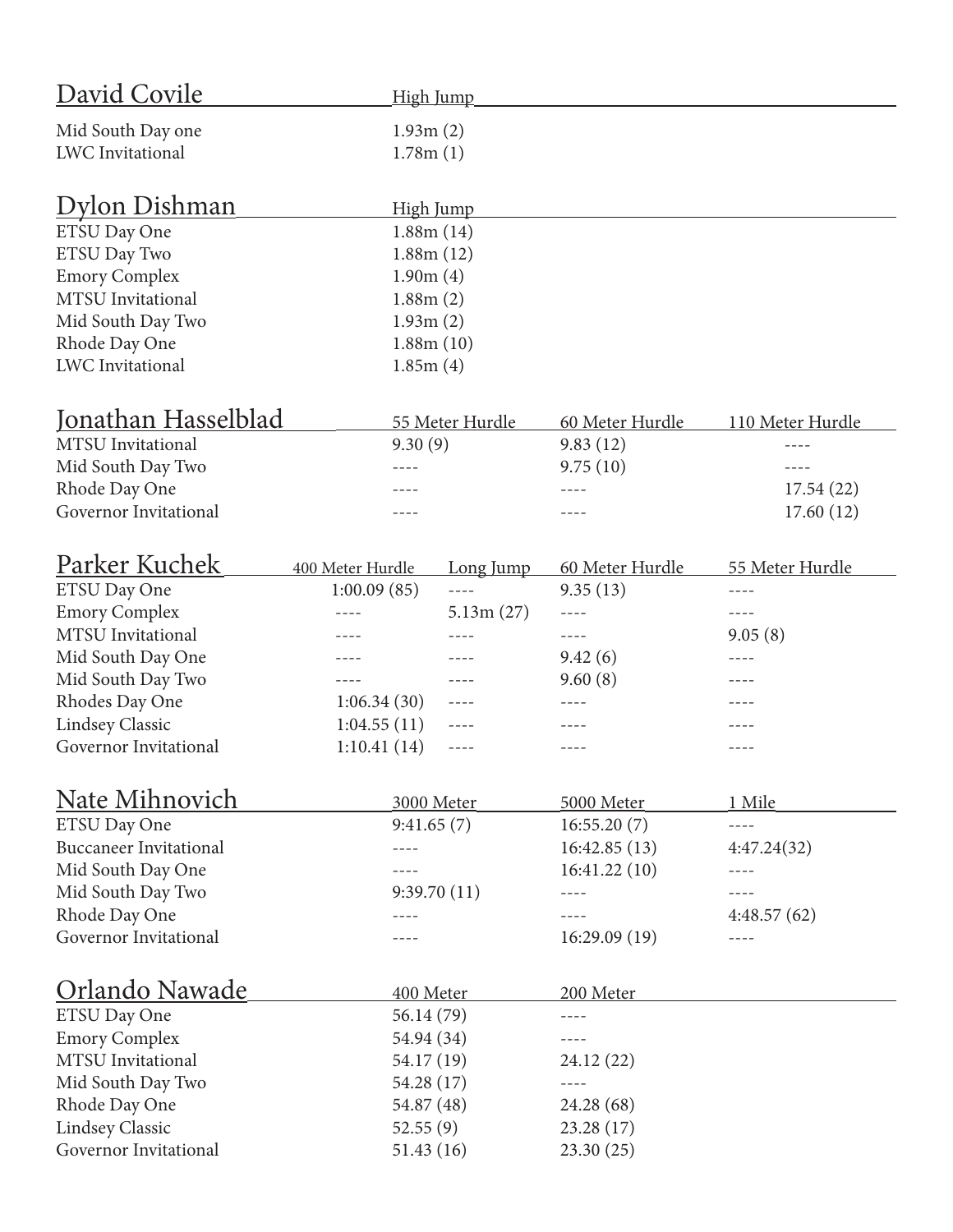| <u>Nick Reynolds</u>          | Hammer Throw | Shot Put     | Discus      |
|-------------------------------|--------------|--------------|-------------|
| <b>Emory Complex</b>          | 8.71m(18)    | 10.05m(19)   |             |
| MTSU Invitational             | 11.11m(10)   | 11.37m(11)   |             |
| Mid South Day Two             | 11.27m(16)   | 9.91m(19)    |             |
| Rhode Day Two                 | 23.03(33)    | 11.05(30)    | 32.07m(34)  |
| <b>LWC</b> Invitational       | $- - - -$    | 10.11m(5)    | $- - - -$   |
| <b>Lindsey Classic</b>        | 29.45m(15)   | 10.94m(15)   | 30.26m(12)  |
| Governor Invitational         | $- - - -$    | 11.39m(15)   | 31.97m(19)  |
| MSC Day One                   | 32.09m(17)   |              |             |
| <u>Jerry Rojas</u>            | 5000 Meter   | 3000 Meter   | 10000 Meter |
| ETSU Day One                  | 17:21.33(18) | $- - - -$    | ----        |
| <b>Emory Complex</b>          | ----         | 9:28.06(29)  | ----        |
| <b>Buccaneer Invitational</b> | ----         | 9:36.26(31)  | ----        |
| Mid South Day Two             |              | 9:39.19(10)  |             |
| Rhodes Day One                |              | ----         | 33:50.90(6) |
| Governor Invitational         | 16:09.28(7)  |              | ----        |
|                               |              |              |             |
| Josiah Scott                  | Shot Put     | Hammer Throw | Discus      |
| ETSU Day One                  | 12.84m(23)   | ----         | ----        |
| <b>Emory Complex</b>          | 12.11m(10)   | ----         | ----        |
| MTSU Invitational             | 12.26m(9)    |              |             |
| Mid South Day Two             | 13.23m(7)    | ----         |             |
| Rhode Day Two                 | 13.19m(17)   | 29.05m(29)   | 34.13m(28)  |
| <b>LWC</b> Invitational       | 12.03m(2)    | 28.12m(17)   | 36.85m(1)   |
| <b>Lindsey Classic</b>        | 12.30m(11)   | 36.41m(8)    |             |
| Governor Invitational         | 13.47m(5)    |              | 38.22m(9)   |
| MSC Day One                   |              | 35.68m(12)   |             |
| <b>Caleb Staten</b>           | Shot Put     | Hammer Throw | Discus      |
| <b>Emory Complex</b>          | 11.66m(12)   |              |             |
| MTSU Invitational             | 11.37m(11)   |              |             |
| Mid South Day Two             | 11.88m(12)   |              |             |
| Rhode Day Two                 | 12.81m(18)   | 33.27m(24)   | 31.75m(36)  |
| <b>LWC</b> Invitational       | 11.21m(4)    | 36.48m(8)    | 28.67m(3)   |
| <b>Lindsey Classic</b>        | 11.10m(14)   | 34.71m(10)   | 27.40m(14)  |
| Governor Invitational         | 13.61m(4)    | $- - - -$    | 33.00m (17) |